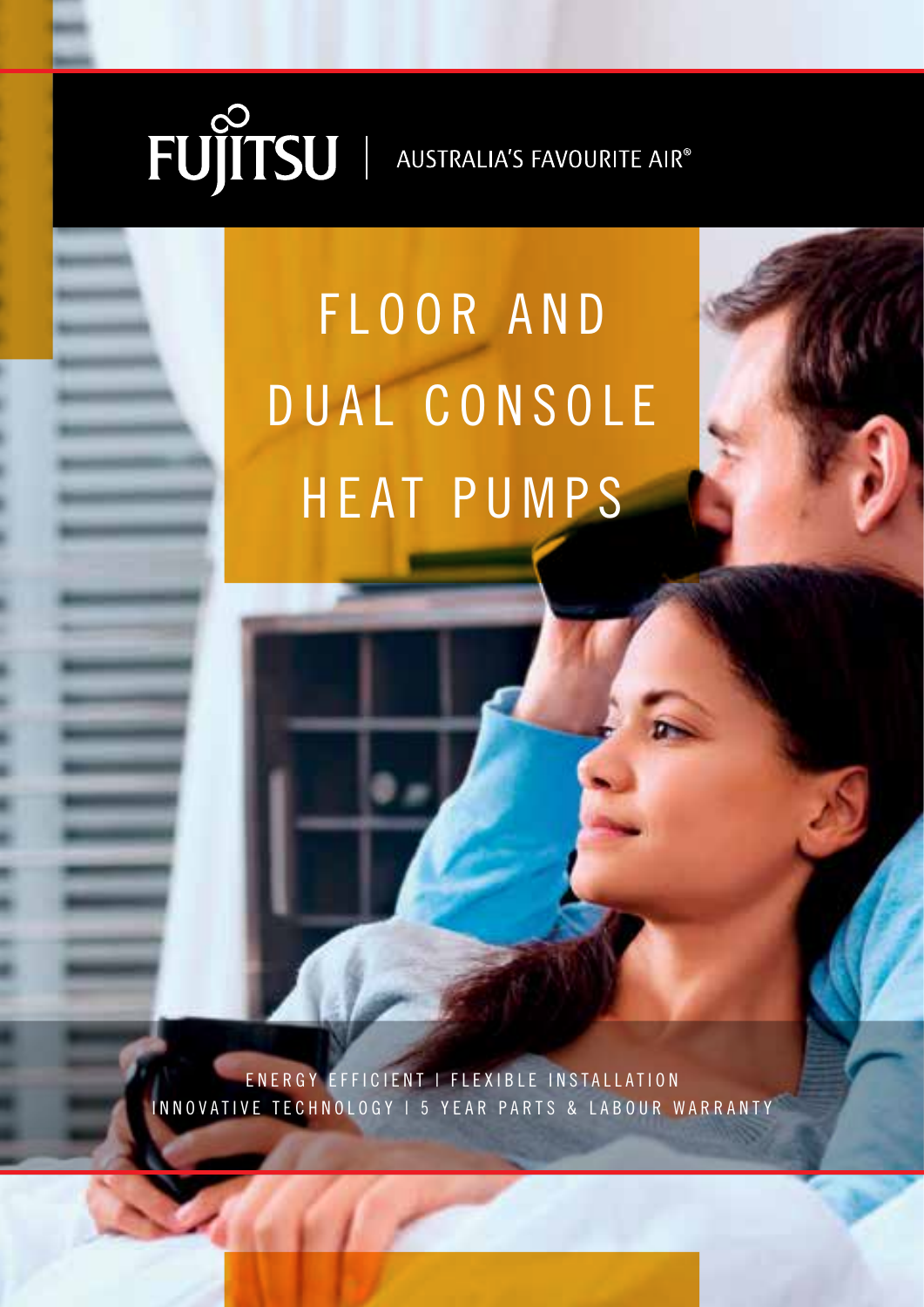# WHY CHOOSE FUJITSU?

### AUSTRALIA'S FAVOURITE AIR ®

Fujitsu General is a leading supplier of air conditioners in Australia, with a portfolio to suit both residential and commercial applications.

We focus all of our research and manufacturing strengths into air conditioners which has resulted in the extensive range of world-class, energy efficient, market-leading air conditioners.

Fujitsu General strives to consistently provide high quality, reliable products accompanied by superior customer service. To be 'Australia's Favourite Air®' means to be the best air conditioning company to deal with in Australia, not just a leading air conditioning brand.

That's why we're proud to say we are 'Australia's Favourite Air®'.

### PEACE OF MIND

Fujitsu believe in the quality and reliability of every air conditioner we sell. This is why we're happy to provide a 5 year parts and labour warranty across the entire domestic range.

### FUJITSU CHANNEL PARTNER NETWORK

Fujitsu have a comprehensive network of retailers and dealers right across Australia. This ensures that there is a local stockist in your area to assist you in purchasing a Fujitsu air conditioning system for your home.



### VOTED BY AUSTRALIANS 'MOST TRUSTED BRAND -AIR CONDITIONING CATEGORY 2018 & 2019'

Fujitsu is honoured to be voted Reader's Digest Most Trusted Brand in the Air Conditioning category 2 Years Running.

We understand that our customers are investing in our brand and trusting that we will provide their family with a comfortable living environment all year round.



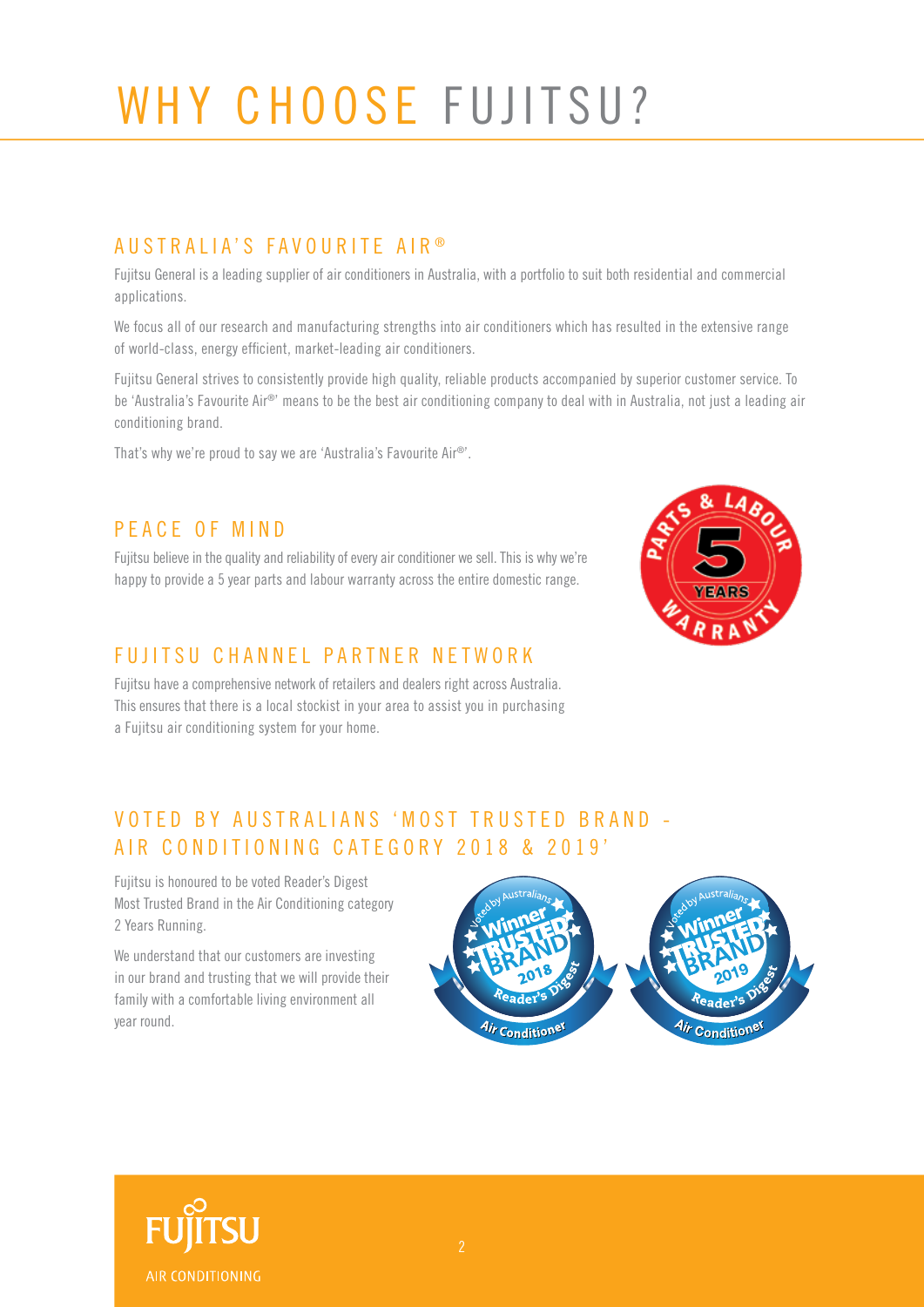### EXCEPTIONAL AFTER SALES SERVICE

At Fujitsu, we pride ourselves on providing exceptional customer service. Fujitsu General Assist is our in-house customer care and technical support department which was implemented to deliver a high level of support and accessibility to our customers.



Fujitsu General Assist deploys factory trained technicians in Sydney, Melbourne, Brisbane, Adelaide and Perth and provides access to dedicated Service Agents in all other parts of Australia. These technicians are well equipped with the necessary tools and spare parts to enable them to resolve issues onsite, promptly. This offers customers a high first time fix rate and seamless experience.



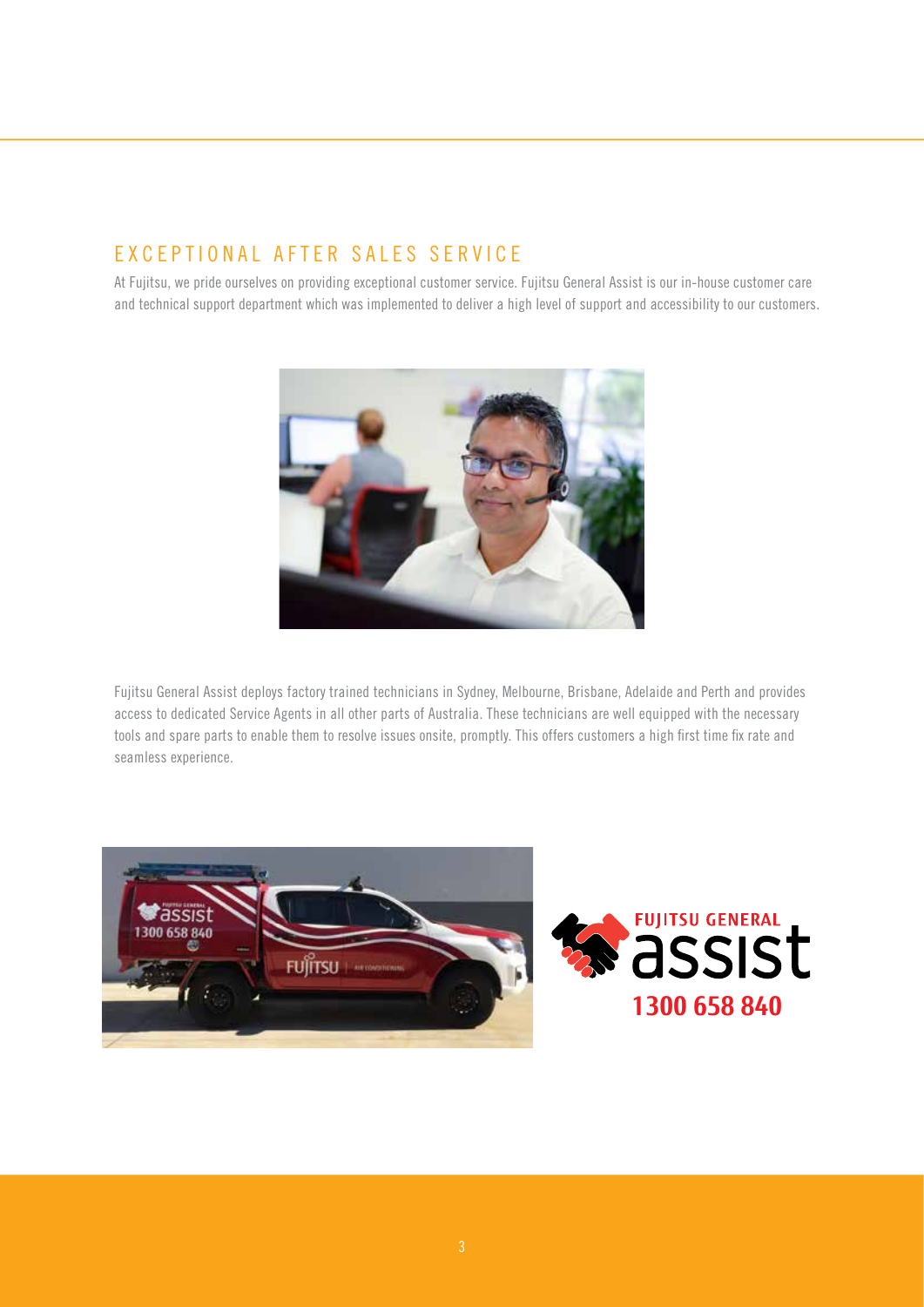# FLOOR CONSOLE HEAT PUMPS





AOTV09LAC



### DUAL FANS

The twin fan operation gives you complete control to heat or cool your room quickly and efficiently, then switch to the top fan only to maintain your temperature quietly and effortlessly.

### AIR PURIFYING FILTERS

Fujitsu's advanced filtration system helps absorb fine dust, invisible mould spores and other airborne allergens to help deliver a healthier home environment.

### 10°C HOLD TEMPERATURE

The room temperature can be set to go no lower than 10°C, thus ensuring that the room does not get too cold when not occupied.

### BUILT FOR AUSTRALIAN EXTREMES

This superb range delivers fast and effective heating even when the temperature gets down to -15°C, making it ideal for colder climates. It can also handle the warmer extremes with cooling capabilities when the outside temperature reaches up to 43°C.

### AUTO SHUT LOUVRE

The auto shut louvres close or open automatically when the unit stops or starts.

### BLUE FIN HEAT EXCHANGER

Corrosion resistance of the heat exchanger in coastal areas has been improved by blue fin treatment of the outdoor unit heat exchanger.

### AUTO RESTART

Should there be a temporary loss of power, the unit will automatically restart itself in the same operating mode once power is restored.

### COIL DRY

Runs the indoor fan on ultra low speed to dry the inside of the heat pump. This helps prevent the growth of mould and bacteria.

### FEATURES CHECKLIST

| FEATURES                       | AGTV09LAC | AGTV14LAC |
|--------------------------------|-----------|-----------|
|                                |           |           |
| All DC Components              |           |           |
| Apple-Catechin Filter          |           |           |
| Auto Changeover                |           |           |
| Auto Restart                   |           |           |
| Auto Shut Louvre               |           |           |
| Automatic Louvre               |           |           |
| <b>Blue Fin Heat Exchanger</b> |           |           |
| Coil Dry                       |           |           |

| FEATURES                | AGTV09LAC | AGTV14LAC |
|-------------------------|-----------|-----------|
|                         |           |           |
| <b>Connect Kit</b>      |           |           |
| <b>Economy Mode</b>     |           |           |
| On-Off Timer            |           |           |
| Program Timer           |           |           |
| Sleep Timer             |           |           |
| Up / Down Swing Louvres |           |           |
| Washable Panel          |           |           |
|                         |           |           |

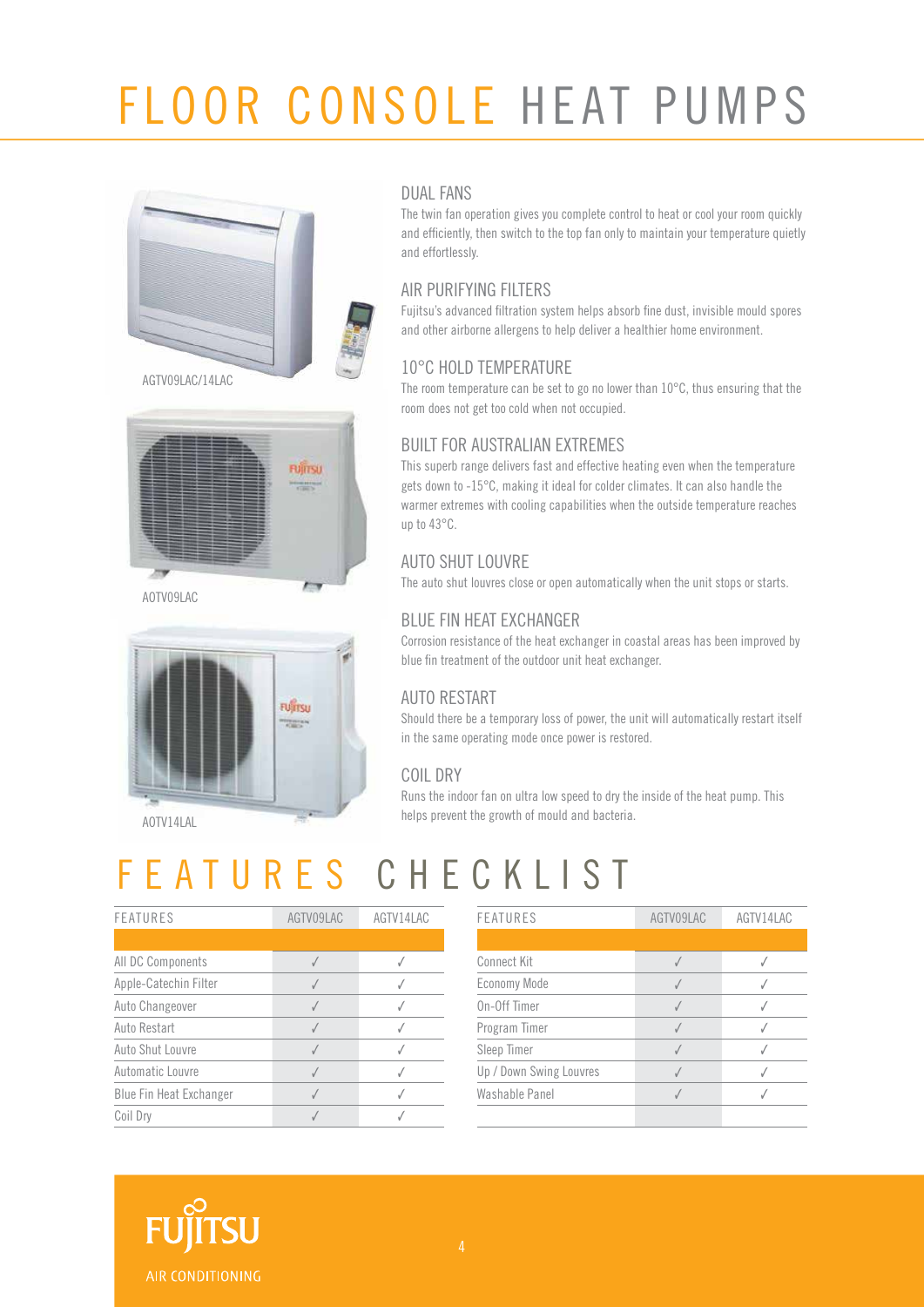|                                          | <b>Indoor Unit</b><br>Outdoor Unit     |                | AGTV09LAC           | AGTV14LAC           |
|------------------------------------------|----------------------------------------|----------------|---------------------|---------------------|
| Model No.                                |                                        |                | AOTV09LAC           | AOTV14LAL           |
|                                          | Operation Type                         |                | Reverse Cycle       | Reverse Cycle       |
| Power Source                             | V/Ph/HZ                                |                | 240/1/50            | 240/1/50            |
|                                          | Cooling                                | kW             | $2.60(0.90-3.50)$   | 4.20 (0.90-5.00)    |
| Capacity                                 | Heating                                | kW             | 3.50 (0.90-5.50)    | $5.20(0.90 - 8.00)$ |
|                                          | Cooling                                | kW             | $0.60(0.25 - 1.40)$ | 1.22 (0.25-1.95)    |
| Input Power                              | Heating                                | kW             | $0.81(0.25 - 2.20)$ | $1.44(0.25-3.05)$   |
| EER                                      | Cooling                                |                | 4.33                | 3.44                |
| COP                                      | Heating                                |                | 4.32                | 3.61                |
| AEER                                     | Cooling                                |                | 4.102               | 3.369               |
| <b>ACOP</b>                              | Heating                                |                | 4.341               | 3.552               |
| Cooling<br><b>Star Rating</b><br>Heating |                                        |                | 3.5                 | $\overline{2}$      |
|                                          |                                        |                | 3.5                 | 2.5                 |
| Running Current                          | Cooling / Heating                      | amps           | 2.8 / 3.8           | 5.3/6.1             |
|                                          | <b>Indoor Sound Pressure</b><br>(High) | dBA            | 40                  | 44                  |
| Noise Level                              | Outdoor Sound Pressure                 | dBA            | 33                  | 56                  |
|                                          | Outdoor Sound Power                    | dBA            | 64                  | 66                  |
| Air Circulation (Indoor - High Fan)      |                                        | I/sec          | 158                 | 180                 |
|                                          | Indoor Unit                            | mm             | 600 x 740 x 200     | 600 x 740 x 200     |
| Net Dimensions                           |                                        | kgs            | 14                  | 14                  |
| $(H \times W \times D)$                  | Outdoor Unit                           | mm             | 540 x 790 x 290     | 540 x 790 x 300     |
|                                          |                                        | kgs            | 36                  | 40                  |
| Piping Connections (Liquid / Suction)    |                                        | mm             | Ø6.35 / Ø9.52       | Ø6.35 / Ø12.7       |
| Max Pipe Length (Precharged Length)      |                                        | $\,$ m $\,$    | 20(15)              | 20(15)              |
| Max Height Difference                    |                                        | $\,$ m $\,$    | 15                  | 15                  |
|                                          | Cooling                                | $^{\circ}$ CDB | $-10t043$           | $-10t043$           |
| <b>Operation Range</b>                   | Heating                                | $^{\circ}$ CDB | $-15t024$           | $-15$ to 24         |
| Connection Type                          |                                        | Flare          | Flare               |                     |
| Refrigerant                              |                                        | R410A          | R410A               |                     |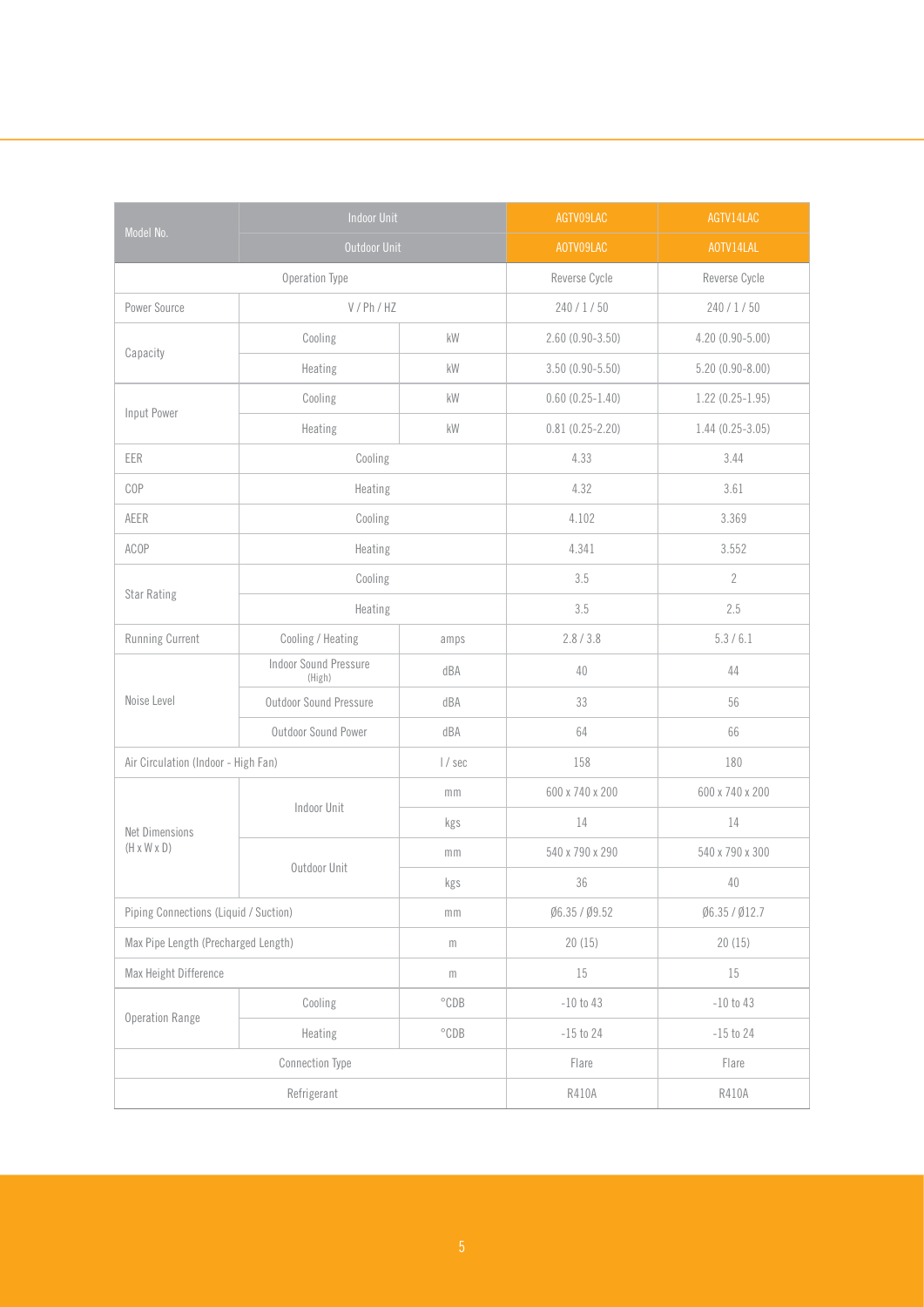# DUAL CONSOLE HEAT PUMPS







AOTG18LACC



### FLEXIBLE INSTALLATION

The Dual Console models are designed to be installed on the floor or under the ceiling. An ideal alternative for consumers who don't have wall space available for a traditional wall mounted heat pump.

### AUTOMATIC LOUVRE CONTROL

An automatic horizontal and vertical louvre allows for a three dimensional airflow into the room to ensure you get the airflow to the whole room.

### 10°C HOLD TEMPERATURE

The room temperature can be set to go no lower than 10°C, thus ensuring that the room does not get too cold when not occupied.

### BUILT FOR AUSTRALIAN EXTREMES

This superb range delivers fast and effective heating even when it gets down to -15°C, making it perfect for colder climates. It can also handle the warmer extremes with cooling capabilities when the outside temperature reaches up to 46°C.

### BLUE FIN HEAT EXCHANGER

Corrosion resistance of the heat exchanger in coastal areas has been improved by blue fin treatment of the outdoor unit heat exchanger.

### AUTO RESTART

Should there be a temporary loss of power, the unit will automatically restart itself in the same operating mode once power is restored.

### AUTO CHANGEOVER

The unit automatically switches between operating modes based on the set point temperature and room temperature.

### SLEEP TIMER

The micro processor gradually changes the room temperature allowing you to sleep comfortably at night.

### FEATURES CHECKLIST

| ABTG18LVTA | ABTG24LVTC |
|------------|------------|
|            |            |
|            |            |
|            |            |
|            |            |
|            |            |
|            |            |
|            |            |
|            |            |
|            |            |
|            |            |

| FEATURES                   | ABTG18LVTA | ABTG24LVTC |
|----------------------------|------------|------------|
|                            |            |            |
| <b>Connect Kit</b>         |            |            |
| <b>Economy Mode</b>        |            |            |
| On-Off Timer               |            |            |
| Program Timer              |            |            |
| Right / Left Swing Louvres |            |            |
| Sleep Timer                |            |            |
| Up / Down Swing Louvres    |            |            |
|                            |            |            |

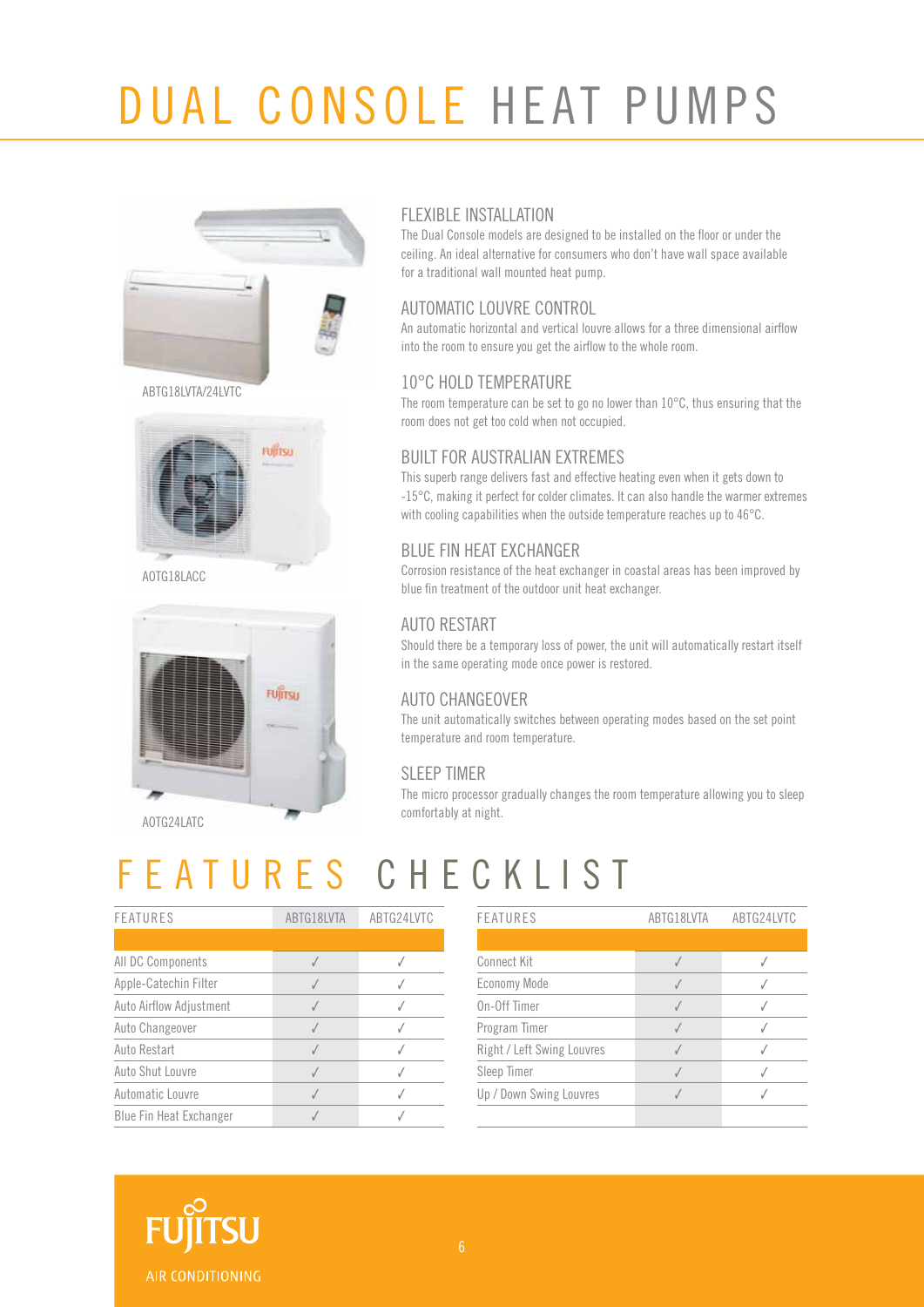|                                          | <b>Indoor Unit</b><br>Outdoor Unit     |                | ABTG18LVTA          | ABTG24LVTC       |
|------------------------------------------|----------------------------------------|----------------|---------------------|------------------|
| Model No.                                |                                        |                | AOTG18LACC          | AOTG24LATC       |
|                                          | Operation Type                         |                | Reverse Cycle       | Reverse Cycle    |
| Power Source                             | V/Ph/HZ                                |                | 240 / 1 / 50        | 240/1/50         |
|                                          | Cooling                                | kW             | 5.20 (0.90-5.90)    | 7.10 (2.90-8.00) |
| Capacity                                 | Heating                                | kW             | $6.00(0.90 - 7.50)$ | 8.00 (2.20-9.10) |
|                                          | Cooling                                | kW             | 1.51 (Max 1.82)     | 2.14 (Max 2.40)  |
| Input Power                              | Heating                                | kW             | 1.66 (Max 2.35)     | 2.21 (Max 2.65)  |
| EER                                      | Cooling                                |                | 3.44                | 3.32             |
| COP                                      | Heating                                |                | 3.61                | 3.61             |
| AEER                                     | Cooling                                |                | 3.451               | 3.346            |
| <b>ACOP</b>                              | Heating                                |                | 3.621               | 3.592            |
| Cooling<br><b>Star Rating</b><br>Heating |                                        |                | $\sqrt{2}$          | $\overline{2}$   |
|                                          |                                        |                | 2.5                 | 2.5              |
| Running Current                          | Cooling / Heating                      | amps           | 6.4 / 7.0           | 9.0 / 9.3        |
|                                          | <b>Indoor Sound Pressure</b><br>(High) | dBA            | 44                  | 49               |
| Noise Level                              | Outdoor Sound Pressure                 | dBA            | 55                  | 53               |
|                                          | Outdoor Sound Power                    | dBA            | 71                  | 68               |
| Air Circulation (Indoor - High Fan)      |                                        | I/sec          | 217                 | 272              |
|                                          | Indoor Unit                            | mm             | 199 x 990 x 655     | 199 x 990 x 655  |
| Net Dimensions                           |                                        | kgs            | 27                  | 27               |
| $(H \times W \times D)$                  | Outdoor Unit                           | mm             | 620 x 790 x 290     | 830 x 900 x 330  |
|                                          |                                        | kgs            | 41                  | 60               |
| Piping Connections (Liquid / Suction)    |                                        | mm             | Ø6.35 / Ø12.7       | Ø6.35 / Ø15.8    |
| Max Pipe Length (Precharged Length)      |                                        | $\, {\rm m}$   | 30(15)              | 30 (20)          |
| Max Height Difference                    |                                        | $\, {\rm m}$   | 20                  | $30\,$           |
|                                          | Cooling                                | $^{\circ}$ CDB | $-10$ to $46$       | $-10t046$        |
| <b>Operation Range</b>                   | Heating                                | $^{\circ}$ CDB | $-15$ to 24         | $-15$ to 24      |
| Connection Type                          |                                        | Flare          | Flare               |                  |
| Refrigerant                              |                                        | R410A          | R410A               |                  |